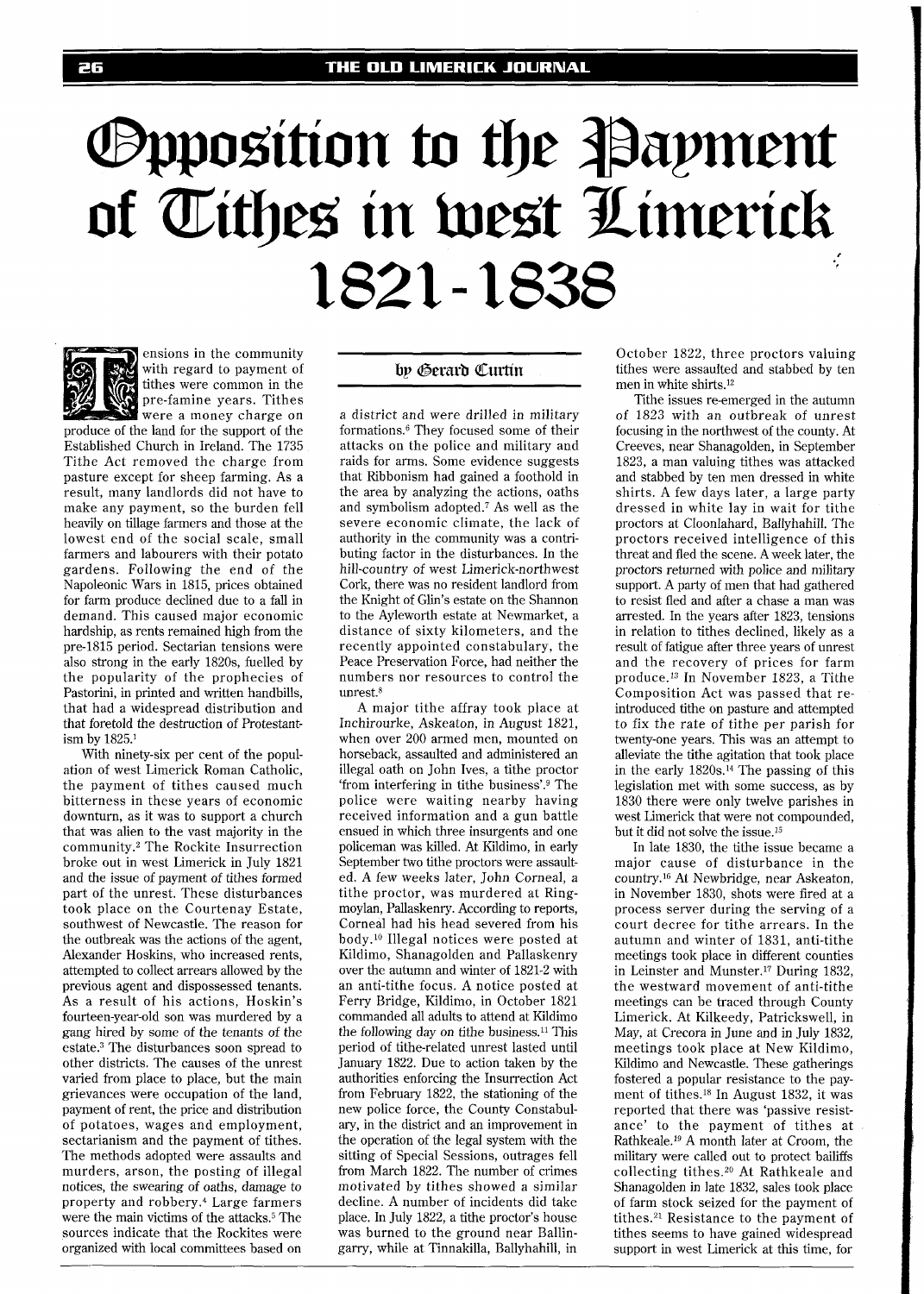the *Limerick Herald* on 24 September 1832 published a notice from the Rev. Thomas Locke of Newcastle warning all people to pay tithes. In March 1833, civil cases were brought at Rathkeale court for the recovery of tithes; payment due was a few pence in many cases.22 Such cases heightened popular support for the antitithe campaign. In Kenry barony during 1832-3, local protestant rectors became the focus of personal attacks. In January 1832, an attempt was made to murder the Rev. Samuel Jones at Kildimo; this was due to hostility to the payment of tithes in the locality. The Rev. Langford fled for his life at Kilbreedy, Kildimo, in December 1833 as he attempted to seize stock for tithes  $due.<sup>23</sup>$ 

Due to hostility to the payment of tithes in the district, notices were posted in the *Limerick Chronicle* in January and February 1834 regarding claims for relief for the owners of tithes in twenty-seven parishes in west Limerick.24 At Rathkeale on 4 April 1834, there was an attempt to break into the Court House to steal documents relating to a legal case for tithes due at Kilbreedy, Kildimo. The following week, Rathkeale court was informed that over 400 notices had been served for non-payment of tithes.<sup>25</sup> The major incident relating to tithes in west Limerick took place in April 1834. The Rev. Thomas Locke encountered great difficulty in the collection of tithes in the parish of Mahoonagh. By 1834, only two parishes in west Limerick, Mahoonagh and Cloncrew, were not compounded. Locke had been late applying for funding under the Irish Tithe Arrears Act for relief and he appealed to Dublin Castle for police protection for the collection of tithes, and on 19 April 1834, the Dublin authorities ordered the police and magistrates at Newcastle to give support to Locke and his bailiffs. On 28 April, the Rev. Thomas Locke and his bailiffs, supported by military and police, moved into the village of Feohanagh, where 1,000 people had gathered from the local community. As the bailiffs attempted to seize a cow in a field near the village, the police and military were showered with stones and opened fire. Five people were killed and over twenty injured.26 On Monday 5 May, the coroner's inquest into the incident took place at Newcastle and, as the day coincided with fair day, reports stated the 'town was full of country people.' At the adjournment of the sessions on Monday evening, such was the up swelling of ill-feeling towards the police that volleys of stones were fired at the constabulary at Bridge Street. The windows of Chief Constable Grant's house were badly damaged by stones thrown by the crowd. The military forces stationed in the town were called out to restore order.27

Throughout the years 1835-6, further tithe clashes were recorded. At Dunaman, between Adare and Croom in September 1835, farm stock was seized from Michael Flaherty, described as 'a wealthy farmer' by the Rev. Edward Crozier.<sup>28</sup> At Castlemahon, in November 1835 two tithe proctors for the Rev. Thomas Locke were attacked and fled for their safety and were given protection in the houses of a local small farmer and labourer. Two weeks later, the dwelling houses of these tenants, Patrick Lane and John Guiry, were maliciously set on fire.29 The posting of threatening notices not to collect tithes resumed in 1835-7. At Ballingarry in September 1835, a threatening notice was posted on the chapel gate warning against collecting tithes. As a result local tithe proctors, John and Michael O'Grady, stopped collecting. A notice posted on the chapel gate at Cappagh in January 1836 warned that any person paying tithes would be murdered. A threatening notice at Kilcornan in December 1837 warned Ralph Drew, cattle driver for the Rev. F. Langford, not to collect tithes.<sup>30</sup> Tensions were high in these years in the parishes situated between Adare and Newcastle. In February 1837 at Gurteenabrack, Cappagh, three men dressed in women's clothes called to the house of Roger Sheehy and inquired if he had seen tithe proctors on the lands. A month later, a group of men assembled at Graigue, Cappagh, to prevent cattle being distrained for tithes. However, the proctors did not appear.3' At Grange, Knockaderry in January 1838, goods seized for the payment of tithes were taken to Newcastle under military protection. At Newcastle in March 1838, there was a tithe sale of a horse seized by the Rev. Curtis of Rathronan from farmers named Haugh. The town of Newcastle was described as 'densely crowded' and seventy police were present and the military were on standby in case of disturbance. In May 1838 at Carrowmore, Cloncagh, four people were arrested for assaulting three men serving tithe processes.<sup>32</sup>

In July 1838, the Irish Tithe Bill, which converted the tithe to a charge payable in the rent to the landlord, was passed through parliament.33 This brought about an almost complete cessation in incidents regarding tithe. However, the statute of limitations for civil cases of monies due had not passed and an incident did take place at Shanagolden four years later in January 1842. Four cows were seized from Mortimer Hishon by the bailiff for the lay proprietor of Kilmoylan parish for tithes due from the years 1832-4. The cows were driven to Shanagolden for sale and, as the news spread, thousands of people gathered in the village. The word 'tithes' was painted in large letters on the bodies of the animals and the place was described as a scene of considerable excitement. The bailiffs, no doubt under severe pressure, stated that Hishon 'was acquitted of the debt' and the cows were returned to him.34 In the following years, with tithes removed from being a direct payment to the Established Church, it was no longer an issue that caused tensions in the community.

The part played by the catholic clergy in the anti-tithe campaign was considerable. In 1832, the parish priests of Crecora, Kildimo and Newcastle were present at the anti-tithe meetings held in those parishes, while the meeting at Patrickswell was held in the catholic church. At Rathkeale in June 1836, Thomas Hogan, the parish priest, chaired a meeting calling for the abolition of tithes.35 Another matter that needs to be examined is who were the main activists of the anti-tithe campaign. This is difficult,, as rarely do reports give any hint as to the" occupation of those involved. However, some information can be obtained from the sources. Looking at the affray at Askeaton in 1821, with over 200 men mounted on horseback, it seems likely that many were from the farming community. But as some in the party were described in reports as 'misguided wretches,' this suggests these were members of the lower classes. With such numbers present, the party likely composed a cross section of the community.36 In a tithe incident near Ballyhahill in September 1823, a man arrested named Maurice Joy was from a farming household of 289 acres.<sup>37</sup> Moving into the 1830s, details survive in the parliamentary papers of the landholders in the parish of Mahoonagh, who resisted payment and were in tithe arrears. Of the seventy-eight landholders that can be identified, fifty-two were members of the farming community.38 The information suggests that farmers were the instigators of much of the tithe unrest in west Limerick in the pre-famine period. As tithe was based on the produce of the land, farmers as a group had more to pay than any other class.

The occupations of the victims of tithemotivated crime were nearly always stated in newspaper and police reports. Proctors, on thirteen occasions, and process servers, in five instances, those at the frontline of the tithe collection, bore the brunt of the attacks. Farmers were the focus in five instances, protestant clergymen were the victims four times, cattle drivers twice and a small farmer and a labourer once each. These small holders, who held ten acres and four acres, were being good Samaritans in giving refuge to the Rev. Locke's cattle drivers at Shanrath, Mahoonagh, had their houses set alight a few weeks later. Of note was that there was no reprisal against the parish priest of Mahoonagh for giving shelter to Rev. Locke's process server, in the same month, November 1835, suggesting the strong standing of this particular priest and of the catholic clergy in the community.<sup>39</sup>

Crimes motivated by tithe in west Limerick were confined to the years 1821- 3 and 1832-8 in the pre-famine era. In the 1820s, incidents regarding tithes were not found outside of the years of the Rockite Insurrection and were primarily local grievances, while in the 1830s, tithe issues were part of a national pattern of resistance to payment. In the 1820s, the unrest was mainly to be found in the district running along the river Shannon, while in the 1830s, the main area of unrest ran from Feohanagh to Kildimo. In the 1820s,